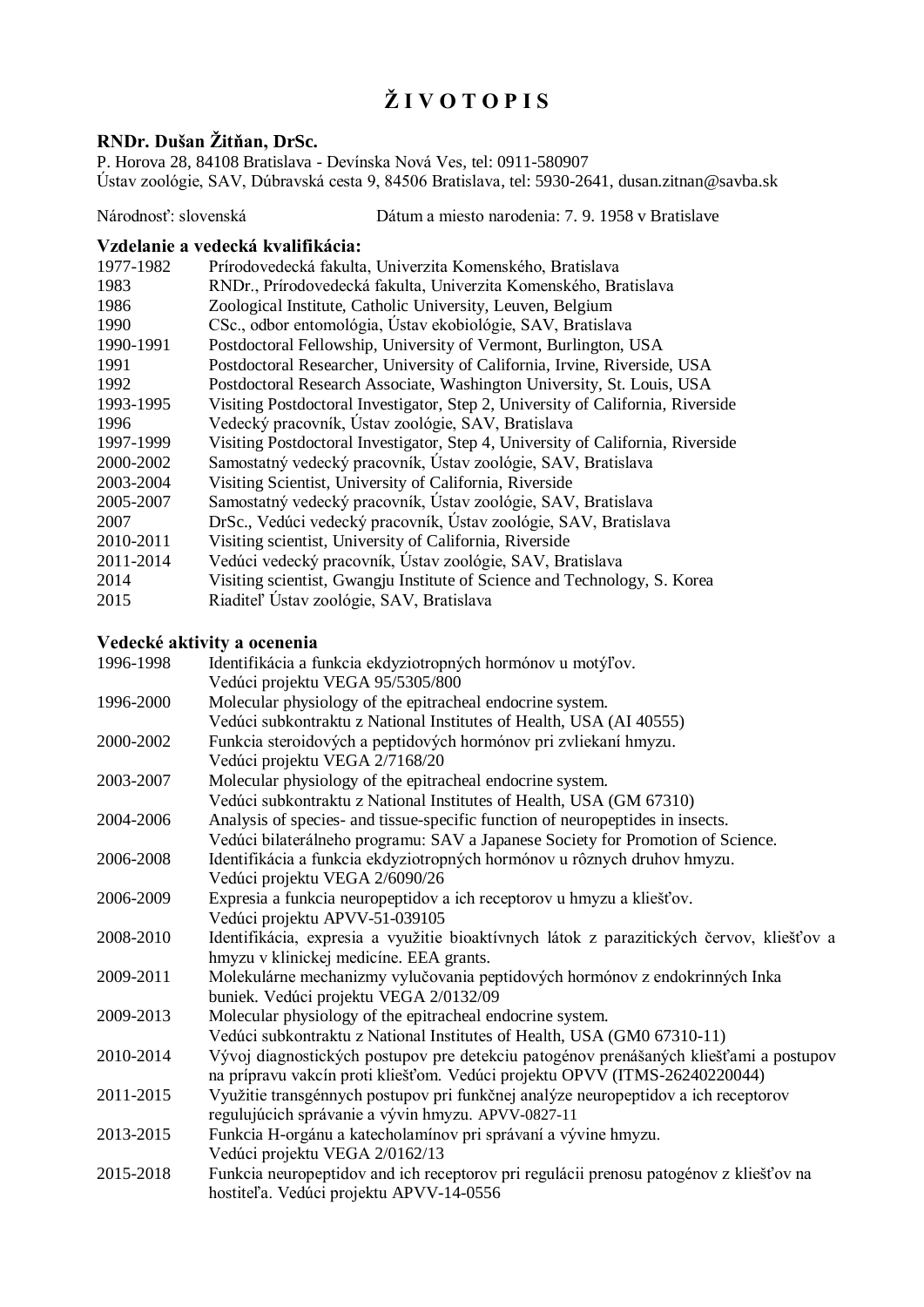Cena podpredsedu vlády a ministra školstva za vedu a techniku (2007): osobnosť vedy a techniky. Člen komisie SAV pre posudzovanie vedeckej kvalifikácie zamestnancov (od 2008). Člen komisie SAV pre obhajobu doktorských dizertačných prác (DrSc.) v odboroch Zoológia, Fyziológia živočíchov a Etológia (od 2009).

Špičkový tím a medaila v roku 2013.

**Patent:** Adams M.E., Gill S.S., Žitňan D. (1998) Nucleic acid encoding ecdysis-triggering hormone. Patent: US 5831061 (3 Nov 1998), US application 582298 (3 Jan 1996).

## **Publikácie:**

- 1. Žitňan D, Verhaert P, De Loof A, Grimmelikhuijzen C.J.P. (1988). Differences in the distribution of immunoreactivity to FMRFamide and pancreatic polypeptide antisera in the larval and imaginal central nervous system of *Galleria mellonella* (Lepidoptera). In: *Endocrinological Frontiers in Physiological Insect Ecology* (Sehnal F., Zabza A. and Denlinger D.L., eds.) Vol. 2, Tech. Univ. Press, Wroclaw, Poland, pp. 847-857.
- 2. Farkaš R, Žitňan D (1989). Immunocytochemical demonstration of actin and tubulin in plasmatocytes and granulocytes of the waxmoth, *Galleria mellonella*. *Microbios Lett.* 40, 63-66. (IF 0,3)
- 3. Žitňan D., Endo Y. and Sehnal F. (1989). Stomatogastric nervous system of *Galleria mellonella*  (Lepidoptera, Pyralidae): changes during metamorphosis with special reference to FMRFamide neurons. *Int. J. Insect Morphol. Embryol.* 18, 227-237. (IF 0,75)
- 4. Sehnal F. and Žitňan D. (1990). Endocrines of insect gut. In: *Progress in Comparative Endocrinology*  (Liss A.R., ed.) Wiley-Liss,Inc., New York, pp. 510-515.
- 5. Žitňan D., Sehnal F., Mizoguchi A., Ishizaki H., Nagasawa H. and Suzuki A. (1990). Developmental changes in the bombyxin- and insulin-like immunoreactive neurosecretory system in the waxmoth, *Galleria mellonella*. *Develop. Growth Differ.* 32, 637-645. (IF 1,3)
- 6. Žitňan D., Šauman I. and Sehnal F. (1993). Peptidergic innervation and endocrine cells of insect midgut. *Arch. Insect Biochem. Physiol.* 22, 113-132. (IF 1,8)
- 7. Žitňan D., Sehnal F. and Bryant P. (1993). Neurons producing specific neuropeptides in the central nervous system of normal and pupariation-delayed *Drosophila*. *Dev. Biology* 155, 682-693. (IF 5)
- 8. Žitňan D. and Weyda F. (1993). Midgut endocrine cells in Thysanura. In: *Insect Neurochemistry and Neurophysiology* (A. B. Borkovec and M. J. Loeb, eds.), CRC Press. pp. 115-117.
- 9. Beckage N.E., Žitňan D. and Sehnal F. (1993). Endocrine and neuroendocrine mechanisms of arrested host development in parasitized insects: Lessons from the tobbaco hornworm? In: *Insect Neurochemistry and Neurophysiology* (A.B. Borkovec and M.J. Loeb, eds.), CRC Press. pp. 123-126.
- 10. Žitňan D., Kingan T.G., Kramer S.J. and Beckage N.E. (1995). Accumulation of neuropeptides in the cerebral neurosecretory system of *Manduca sexta* larvae parasitized by the braconid wasp *Cotesia congregata*. *J. Comp. Neurol.* 356, 83-100. (IF 3,5)
- 11. Žitňan D., Kingan T.G. and Beckage N.E. (1995). Parasitism-induced accumulation of FMRFamidelike peptides in the gut innervation and endocrine cells of *Manduca sexta*. *Insect Biochem. Mol. Biol.* 25, 669-678. (IF 3)
- 12. Žitňan D., Kingan T.G., Hermensman J.L. and Adams M.E. (1996). Identification of ecdysis-triggering hormone from an epitracheal endocrine system. *Science* 271, 88-91. (IF 30,9)
- 13. Sehnal F and Žitňan D (1996). Midgut endocrine cells. In: *The Biology of the Insect Midgut* (MJ Lehane and PF Billingsley, eds), Chapman and Hall, London, pp. 55-86.
- 14. Adams M.E. and Žitňan D. (1997). Identification of ecdysis-triggering hormone in the silkworm, *Bombyx mori*. *Biochem. Biophys. Res. Comm.* 230, 188-191. (IF 3,4)
- 15. Kingan T.G., Žitňan D., Jaffe H. and Beckage N.E. (1997). Identification of neuropeptides in the midgut of parasitized insects: FLRFamides as candidate paracrines. *Mol. Cell. Endocrinol.* 133, 19-32. (IF 4,2)
- 16. Kingan T.G., Gray W., Žitňan D. and Adams M.E. (1997). Regulation of ecdysis-triggering hormone release by eclosion hormone. *J. Exp. Biol.* 200, 3245-3256. (IF 2,7)
- 17. Víťaz L., Bálint Z., and Žitňan D. (1997). *Polyommatus slovacus* sp. nov. (Lepidoptera, Lycaenidae): the bivoltine relative of *Polyommatus coridon* in Slovakia. *Entomol. Problems* 28, 1-8.
- 18. Žitňan D, Ross LS, Žitňanová I, Hermesman JL, Gill S, Adams ME (1999) Steroid induction of a peptide hormone gene leads to orchestration of a defined behavioral sequence. *Neuron* 23, 523-535 (IF 18)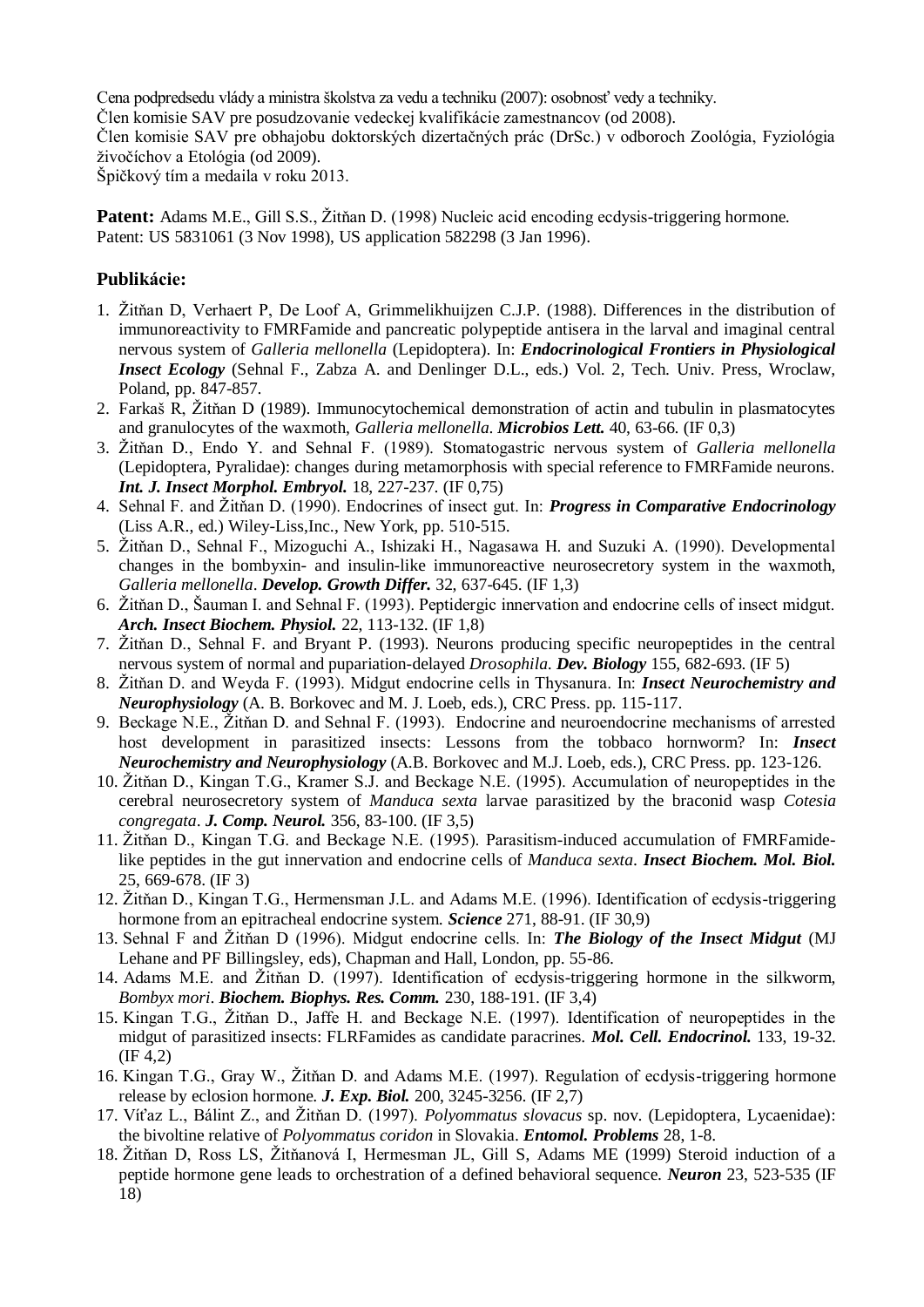- 19. Park Y., Žitňan D., Gill S.S. and Adams M.E. (1999). Molecular cloning and biological activity of ecdysis-triggering hormones in *Drosophila melanogaster. FEBS letters* 463, 133-138. (IF 3,4)
- 20. Žitňan, D. and Adams, M.E. (2000). Excitatory and inhibitory roles of central ganglia in the initiation of the insect ecdysis behavioural sequence. *J. Exp. Biol.* 203, 1329-1340. (IF 3)
- 21. Žitňanová I., Adams M.E. and Žitňan D. (2001). Dual ecdysteroid action on epitracheal glands and the central nervous system preceding ecdysis of *Manduca sexta*. *J. Exp. Biol.* 204, 3483-3495. (IF 3)
- 22. Žitňan D., Hollar L., Spalovská I., Takáč P., Žitňanová I., Gill S.S. and Adams M.E. (2002). Molecular cloning and function of ecdysis triggering hormones in the silkworm, *Bombyx mori. J. Exp. Biol.* 205, 3459-3473. (IF 3)
- 23. Žitňan D., Žitňanová I., Spalovská I., Takáč P., Park Y. and Adams M. E. (2003). Conservation of ecdysis triggering hormones signalling in insects. *J. Exp. Biol.* 206, 1275-1289. (IF 3)
- 24. [Kim Y-J, Spalovska I, Cho K-H., Žitňanová I., Park Y., Adams M.E., Žitňan D.](http://www.ncbi.nlm.nih.gov/entrez/query.fcgi?cmd=Retrieve&db=pubmed&dopt=Abstract&list_uids=15096620) (2004). Corazonin receptor signaling in ecdysis initiation. *Proc. Natl. Acad. Sci. USA,* 101, 6704-6709. (IF 10)
- 25. Žitňan D. and Adams M.E. (2005). Neuroendocrine regulation of insect ecdysis. *Coprehensive Molecular Insect Science* (L.I. Gilbert, K. Iatrou, S.S. Gill, eds.), Vol 3, pp. 1-60.
- 26. Žitňan D., Žitňanová I., Kim Y-J. and Adams M.E. (2005). Identification, expression and function of peptides controling insect ecdysis. *Biologically Active Peptides***,** 8, 112-117.
- 27.Yamanaka N., D. Žitňan, Y-J. Hua, A. Mizoguchi, Y. Tanaka and H. Kataoka (2005). FMRFamiderelated peptides regulate the prothoracic gland activity. *Pesticides***,** 147-152.
- 28. Adams M.E., Kim Y-J., Park Y. and Žitňan D. (2006) Developmental Peptides: ETH, Corazonin and PTTH. *The Handbook of Biologically Active Peptides* (Kastin, ed.), pp. 163-169.
- 29. Yamanaka N., Žitňan D., Kim Y-J., Adams M.E., Hua Y-J., Suzuki Y., Suzuki M., Suzuki A., Satake H., Mizoguchi A., Asaoka K., Tanaka Y., Kataoka H. (2006). Regulation of insect steroid hormone biosynthesis by innervating peptidergic neurons. *Proc. Natl. Acad. Sci. USA***,** 103, 8622-8627. (IF 10)
- 30. Kim Y-J., Žitňan D., Cho K-H., Mizoguchi A., Schooley D. and Adams M.E. (2006). Central peptidergic ensembles associated with organization of an innate behavior. *Proc Natl Acad Sci USA*, 103, 14211-14216. (IF 10)
- 31. Kim Y-J, Žitňan D, Galizia G, Cho K-H, Adams ME (2006). A command chemical triggers an innate behavior by sequential activation of multiple peptidergic ensembles. *Curr. Biol.* 16, 1395-1407 (IF 11,8)
- 32. Žitňan D, Kim Y-J, Žitňanová I, Roller L and Adams ME (2007) Complex steroid-peptide-receptor cascade controls insect ecdysis. *Gen. Comp. Endocrinol.* 153, 88–96 (IF 2,3)
- 33. Daubnerová I, Shiomi K, Roller L, Žitňan D (2007) Baculovirus-mediated gene transfer for analysis of moth behaviors regulated by multiple neuropeptides. *Biologically Active Peptides***,** 9, 33-36.
- 34. Roller L, Tanaka Y, Valachová I, Šimo L, Žitňan D (2007). The analysis of neuropeptides encoded in the silkworm (*Bombyx mori*) genome. *Biologically Active Peptides***,** 9, 83-85.
- 35. Dai L, Žitňan D and Adams ME (2007). Strategic expression of ion transport peptide gene products in central and peripheral neurons of insects. *J. Comp. Neurol.* 500, 353-367. (IF 3,5)
- 36. Dai L, Dewey .EM, Žitňan D, Luo C-W, Honegger HW, and Adams ME (2008). Identification, developmental expression, and functions of bursicon in the tobacco hawkmoth, *Manduca sexta. J. Comp. Neurol.* 506, 759-774. (IF 3,9)
- 37. Yamanaka N, Yamamoto S, Žitňan D, Watanabe K, Kawada T, Satake H, Kaneko Y, Hiruma K, Tanaka Y, Shinoda T, Kataoka H (2008) Neuropeptide receptor transcriptome reveals unidentified neuroendocrine pathways. *PLoS ONE* 3(8): e3048. (IF 4,4)
- 38. Roller L, Yamanaka N, Watanabe K, Daubnerová I, Žitňan D, Kataoka H, Tanaka Y (2008) The unique evolution of neuropeptide genes in the silkworm *Bombyx mori*. *Insect Biochem Mol Biol* 38, 1147-57. (IF 4)
- 39. Daubnerová I, Roller L, Žitňan D (2009) The transgenesis approaches for functional analysis of peptidergic cells in the silkworm *Bombyx mori*. *Gen Comp Endocrinol* 162, 36-42. (IF 2,7)
- 40. Šimo L., Slovák M, Park Yand Žitňan D (2009) Identification of a complex peptidergic neuroendocrine network in the hard tick, *Rhipicephalus appendiculatus. Cell Tiss Res* 335, 639-655. (IF 3,7)
- 41. Šimo L, Žitňan D, Park Y. (2009) Two novel neuropeptides in innervation of the salivary glands of the blacklegged tick Ixodes scapularis: Myoinhibitory peptide and SIFamide. *J Comp Neurol* 517, 551-563. (IF 3,5)
- 42. Roller L, Žitňanová I, Dai L, Šimo L, Park Y, Satake H, Tanaka Y, Adams ME, Žitňan D (2010) Ecdysis triggering hormone signaling in arthropods. *Peptides*, 31, 429-441 (IF 2,5)